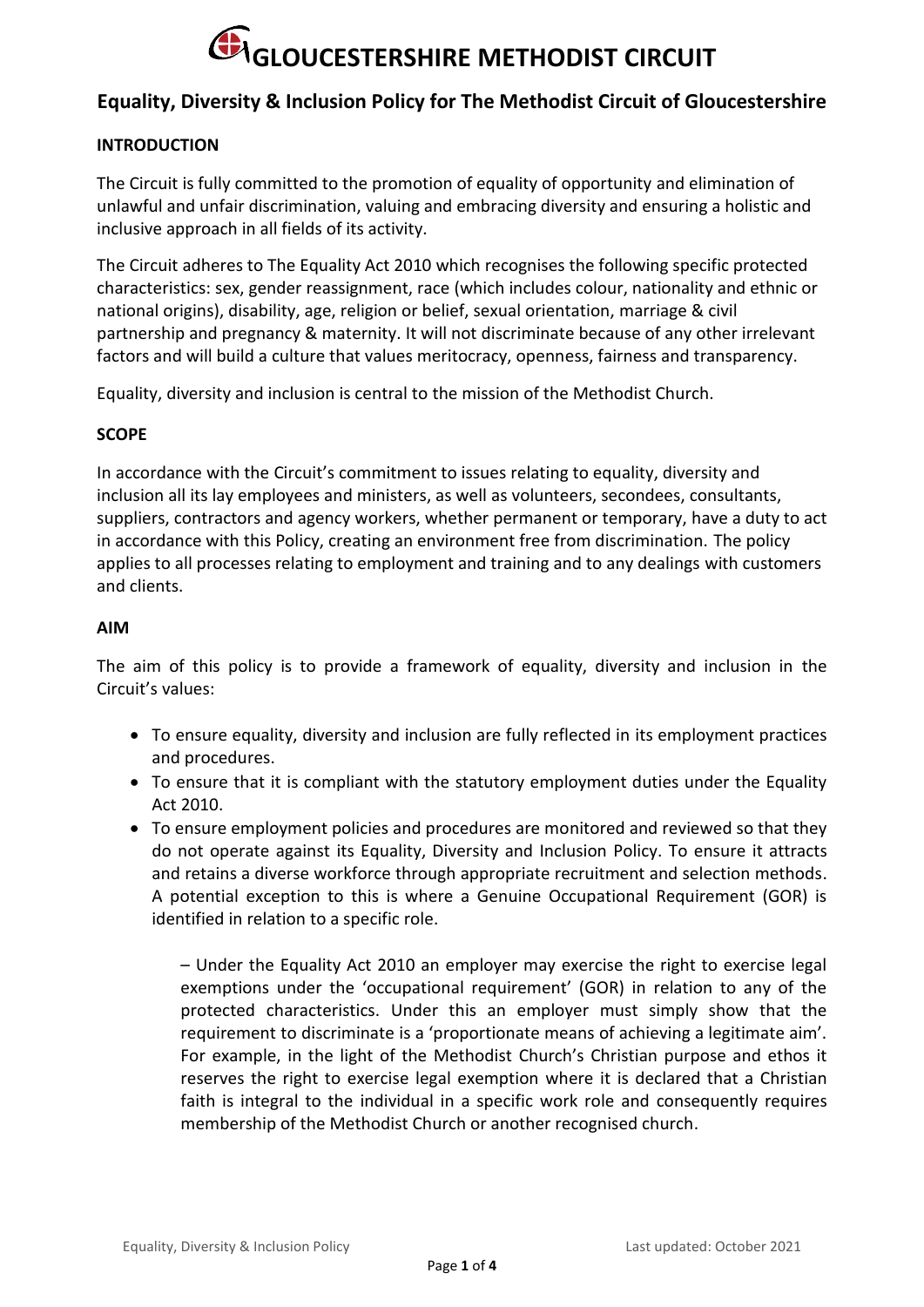# **G**<br>GLGI OUCESTERSHIRE METHODIST CIRCUIT

#### **DEFINITIONS**

#### **1. Discrimination:**

- (a) **'Direct Discrimination'** is where a person is treated less favourably than another not on the merits of the case but on grounds of a protected characteristic*.*
- (b) **'Discrimination by association'** occurs where a person is directly discriminated against by association with another individual who has a protected characteristic.
- (c) **'Discrimination by perception'** is where a person is directly discriminated against based on a perception that the person has a particular protected characteristic even if the person does not actually possess that protected characteristic.
- (d) '**Indirect Discrimination**' occurs when a provision, practice or a criterion that applies to everyone but particularly disadvantages people who share a protected characteristic. Although equally applicable to all possible applicants, this may nevertheless be discriminatory because:
	- (i) The number of persons of the same personal status who can comply with the requirement is considerably smaller than the number who cannot; and
	- (ii) The requirement cannot be shown to be justifiable.
- **2. 'Harassment'** is unwanted conduct related to a [protected characteristic](https://www.xperthr.co.uk/glossary/protected-characteristic/150052/) under the Equality Act 2010 that has the purpose of violating a person's dignity or creating an intimidating, hostile, degrading, humiliating or offensive environment for that person.

Alternatively, the conduct may amount to harassment if it is reasonably considered by the target of the conduct to have the effect of violating their dignity or of creating an intimidating, hostile, degrading, humiliating or offensive environment for them. This applies even if this effect was not intended by the person responsible for the conduct.

**3. 'Victimisation'** occurs when an individual has suffered a detriment because they have done one of the "protected acts" set out below, or it is believed that they have or may do one of these acts.

The protected acts, which must not be done in bad faith, are:

- bringing proceedings under the Equality Act 2010;
- giving evidence or information in connection with proceedings under the Act;
- doing any other thing for the purposes of or in connection with the Act; or
- making allegations that another person has contravened the Act.

#### **ROLES AND RESPONSIBILIITES**

All lay employees and ordained ministers are responsible for promoting equality, diversity and inclusion and conducting themselves in accordance with this policy. Particular responsibility lies with the Line Manager and senior officers within the employing body. All staff should understand that they, as well as their employer, can be held liable for acts of bullying, harassment, victimisation and unlawful discrimination, in the course of their employment, against fellow employees, customers, service providers and members of the community.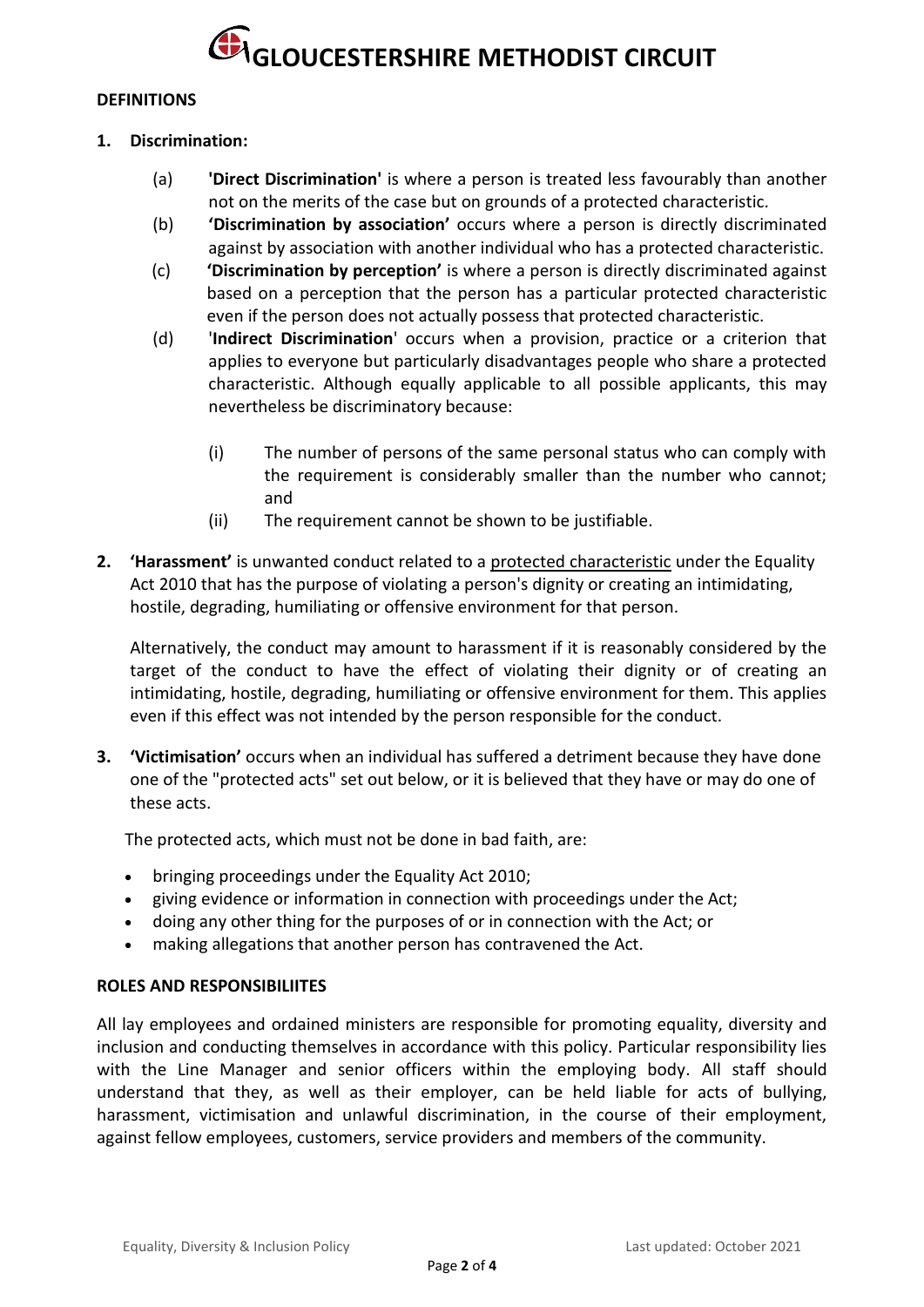## **GLOUCESTERSHIRE METHODIST CIRCUIT**

#### **The Circuit Superintendent within the employing body will**:

- Ensure that its commitment is communicated to all employees and ministers fairly and responsibly including potential employees and ministers, users of its services, and all those working for, or on behalf of, or providing a service to the Circuit including consultants, volunteers, interns, agency workers and those on work experience placements.
- Lead by example, encouraging equality, diversity and inclusion internally and externally.
- Be responsible for creating a climate where the differences that individuals bring are valued.
- Embed equality, diversity and inclusion in decision making processes.

#### **Line Managers / Supervisors will:**

- Foster good relations between all employees and ministers, service users/providers.
- Ensure that their direct reports attend equality, diversity and inclusion workshops periodically.
- Be responsible for the selection, management and promotion of employees and ministers and be given information and / or training to enable them to avoid the risk of discrimination.

#### **All employees and ministers will:**

- Ensure that equality, diversity and inclusion is taken into account in undertaking their work to serve the Circuit.
- Be aware of their responsibilities and report inappropriate behaviour/s and raise any incident/s that potentially breach this Policy with their line manager.
- Familiarise themselves with this Policy, ensuring that their practices are consistent with its contents.
- Undertake equality, diversity & inclusion training.

#### **RECRUITMENT AND SELECTION**

The principles of equality, diversity and inclusion are embedded within the Circuit's recruitment and selection procedures. Shortlisting, interviewing and selection will always be carried out without regard to sex, transgender status, sexual orientation, marital or civil partnership status, colour, race, nationality, ethnic or national origins, religion or belief, age, pregnancy or maternity leave.

Best practice calls for at least 2/3 of the panel members to be trained in Recruitment and Selection and Unconscious Bias. The Chair of the Recruitment Panel will ensure that all panel members are aware of the fair recruitment principles and that they are sufficiently briefed to ensure full compliance with the Church/Circuit/District's Equality, Diversity and Inclusion Policy.

Panel members have a duty to declare to the Chair of the Recruitment Panel if they already know a candidate. If they have a close personal or familial relationship with a candidate, they will withdraw from the panel.

All panel members must be able to attend every part of the selection process (shortlisting, presentations, interviews etc.) for the duration of the recruitment process, to maintain consistency and to ensure fair treatment of all candidates.